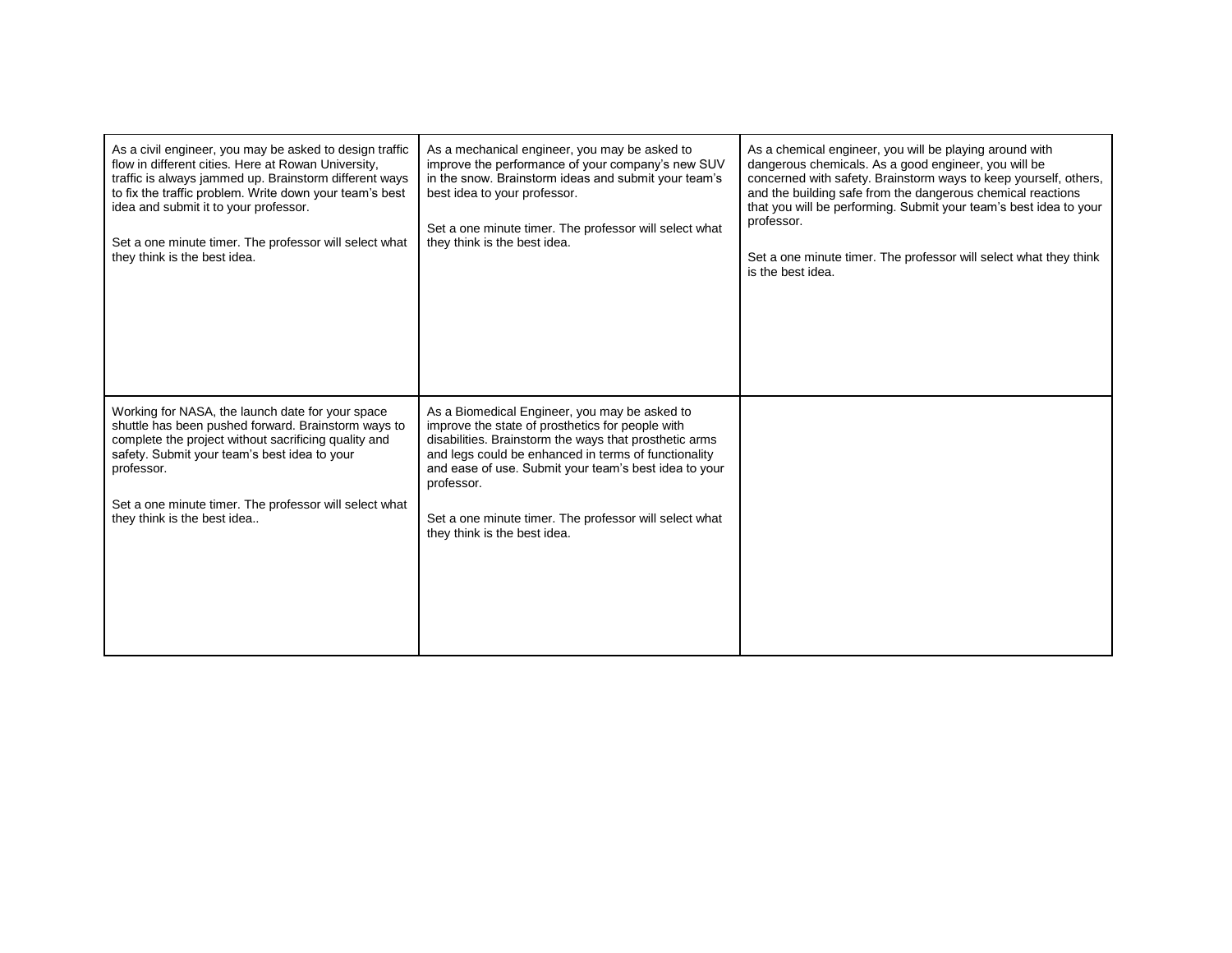| As a mechanical engineer working for a supercar<br>company, potential buyers are displeased with your<br>concept car. They want the vehicle to perform and<br>sound better. Brainstorm ways to achieve this. Submit<br>your team's best idea to your professor.<br>Set a one minute timer. The professor will select what<br>they think is the best idea. | You just locked yourself out of your dorm room, your<br>roommate is home for the<br>weekend, your RA is off duty and it's after 5:00, so<br>Savitz hall is closed. How can you save yourself and<br>get into your room? Submit your team's best idea to<br>your professor.<br>Set a one minute timer. The professor will select what<br>they think is the best idea. | You are working for a company designing a luxury yacht.<br>Brainstorm different aspects of the yacht that must be<br>considered. Submit your team's best idea to your professor.<br>Set a one minute timer. The professor will select what they think<br>is the best idea                                                                                      |
|-----------------------------------------------------------------------------------------------------------------------------------------------------------------------------------------------------------------------------------------------------------------------------------------------------------------------------------------------------------|----------------------------------------------------------------------------------------------------------------------------------------------------------------------------------------------------------------------------------------------------------------------------------------------------------------------------------------------------------------------|----------------------------------------------------------------------------------------------------------------------------------------------------------------------------------------------------------------------------------------------------------------------------------------------------------------------------------------------------------------|
| You are designing an emergency communication<br>system for an urban city in case of natural disaster.<br>Brainstorm possible ideas for such a system. Submit<br>your team's best idea to your professor.<br>Set a one minute timer. The professor will select what<br>they think is the best idea.                                                        | You are working for a company that is designing a new<br>luxury commercial airplane. Brainstorm new mind-<br>blowing ideas for your new plane design. Submit your<br>team's best idea to your professor.<br>Set a one minute timer. The professor will select what<br>they think is the best idea                                                                    | You are working on making improvements to a fitness tracker.<br>Brainstorm ideas for improvements. Submit your team's best<br>idea to your professor.<br>Set a one minute timer. The professor will select what they think<br>is the best idea                                                                                                                 |
| You're in charge of marketing for your company.<br>Brainstorm marketing strategies for a new car. Submit<br>your team's best idea to your professor.<br>Set a one minute timer. The professor will select what<br>they think is the best idea.                                                                                                            | Your company has been contracted to provide clean<br>drinking water to a country in need. Brainstorm<br>strategies to accomplish this as efficiently and<br>effectively as possible. Submit your team's best idea to<br>your professor.<br>Set a one minute timer. The professor will select what<br>they think is the best idea.                                    | Rowan students have complained about the lakes on-campus<br>after heavy rainfall so much that the University decided to do<br>something about it. Brainstorm ideas to mitigate flooded<br>walkways around campus. Submit your team's best idea to your<br>professor.<br>Set a one minute timer. The professor will select what they think<br>is the best idea. |